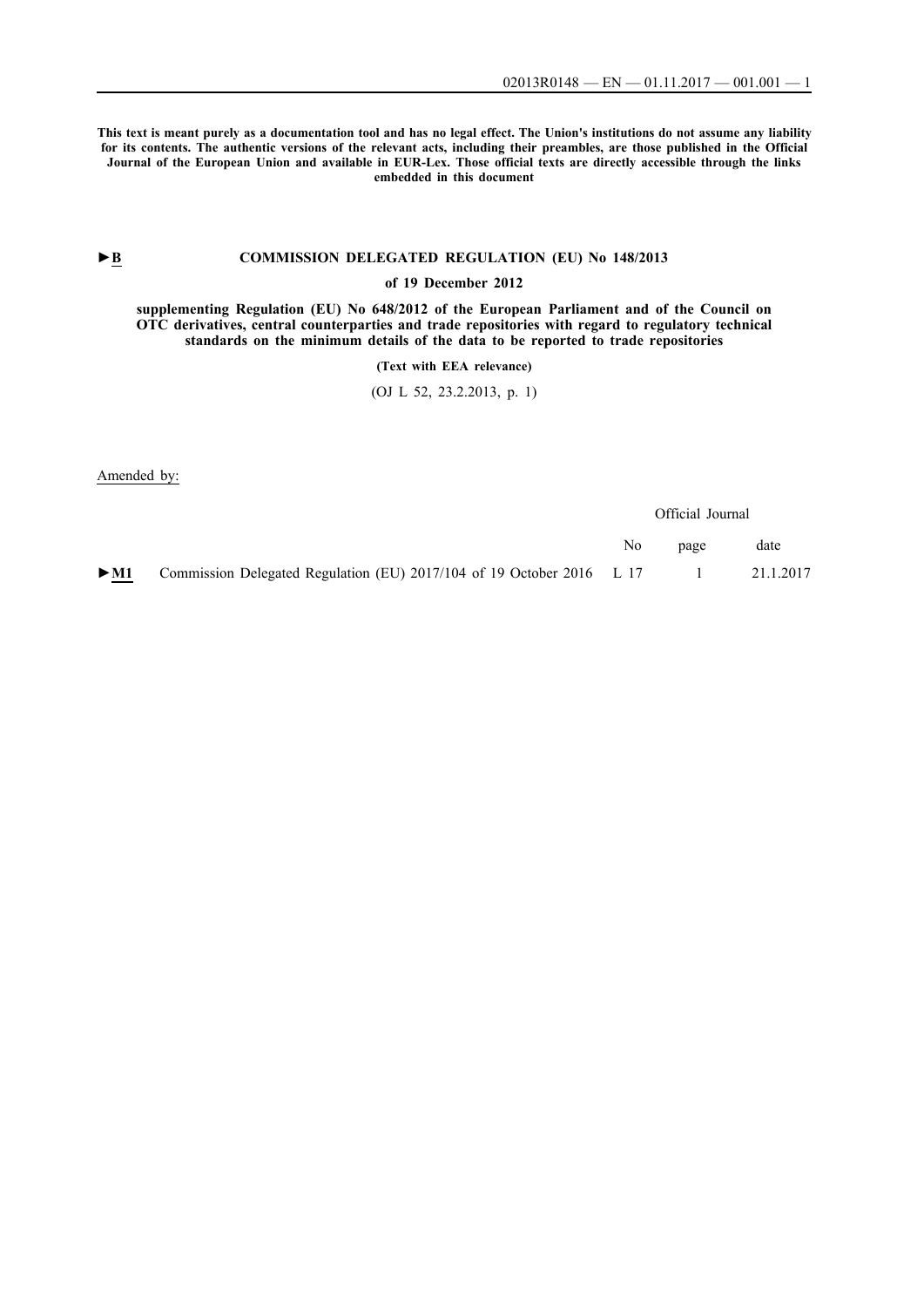#### **COMMISSION DELEGATED REGULATION (EU) No 148/2013**

### **of 19 December 2012**

**supplementing Regulation (EU) No 648/2012 of the European Parliament and of the Council on OTC derivatives, central counterparties and trade repositories with regard to regulatory technical standards on the minimum details of the data to be reported to trade repositories**

**(Text with EEA relevance)**

#### *Article 1*

### **Details to set out in reports pursuant to Article 9(1) and (3) of Regulation (EU) No 648/2012**

- 1. Reports to a trade repository shall include:
- (a) the details set out in Table 1 of the Annex which contains information relating to the counterparties to a contract;
- (b) the information set out in Table 2 of the Annex which contains details pertaining to the derivative contract concluded between the two counterparties.

## **▼M1**

2. The details and information referred to in paragraph 1 shall be reported within a single report.

By way of derogation from the first subparagraph, the details and information referred to in paragraph 1 shall be reported in separate reports where the following conditions apply:

- (a) the derivative contract is composed of a combination of derivative contracts;
- (b) the fields in the Tables of the Annex do not allow for the effective reporting of the details and information of the derivative contract referred to in point (a).

Counterparties to a derivative contract composed of a combination of derivative contracts shall agree, before the reporting deadline, on the number of separate reports to be sent to a trade repository in relation to that derivative contract.

The reporting counterparty shall link the separate reports by an identifier that is unique at the level of the counterparty to the group of transaction reports, in accordance with field 14 in Table 2 of the Annex.

## **▼B**

3. Where one report is made on behalf of both counterparties, it shall contain the information set out in Table 1 of the Annex in relation to each of the counterparties. The information set out in Table 2 of the Annex shall be submitted only once.

# **▼B**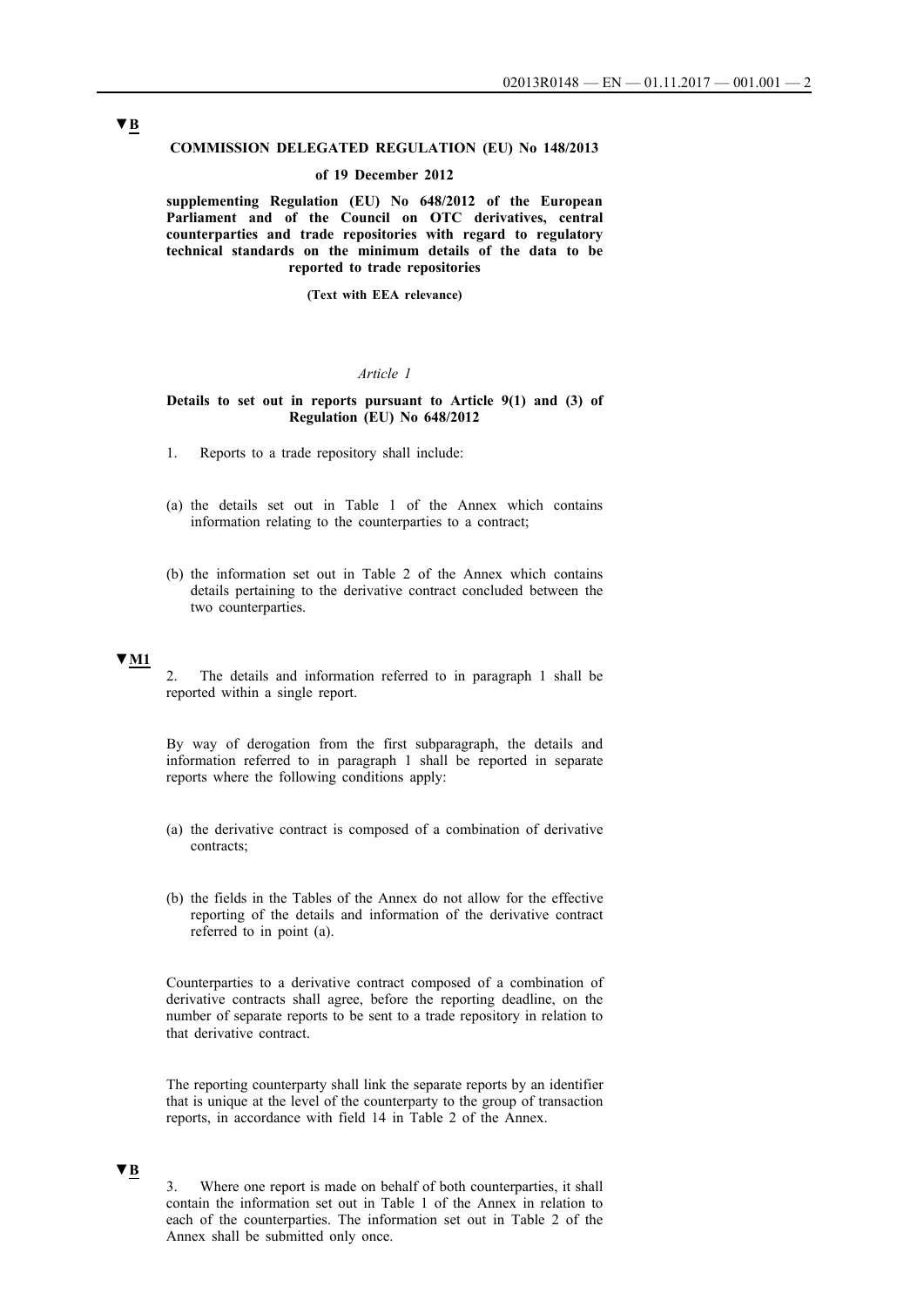4. Where one report is made on behalf of both counterparties it shall indicate this fact, as set out in field 9 of Table 1 of the Annex.

5. Where one counterparty reports the details of a contract to a trade repository on behalf of the other counterparty, or a third entity reports a contract to a trade repository on behalf of one or both counterparties, the details reported shall include the full set of details that would have been reported had the contracts been reported to the trade repository by each counterparty separately.

6. Where a derivative contract includes features typical of more than one underlying asset as specified in Table 2 of the Annex, a report shall indicate the asset class that the counterparties agree the contract most closely resembles before the report is sent to a trade repository.

# **▼M1**

## *Article 2*

## **Cleared trades**

Where a derivative contract whose details have already been reported pursuant to Article 9 of Regulation (EU) No 648/2012 is subsequently cleared by a CCP, that contract shall be reported as terminated by specifying in field 93 in Table 2 of the Annex the action type 'Early Termination', and new contracts resulting from clearing shall be reported.

2. Where a contract is both concluded on a trading venue and cleared on the same day, only the contracts resulting from clearing shall be reported.

#### *Article 3*

#### **Reporting of exposures**

1. The data on collateral required in accordance with Table 1 of the Annex shall include all posted and received collateral in accordance with fields 21 to 35 in Table 1 of the Annex.

2. Where a counterparty does not collateralise on a transaction level basis, counterparties shall report to a trade repository collateral posted and received on a portfolio basis in accordance with fields 21 to 35 in Table 1 of the Annex.

3. Where the collateral related to a contract is reported on a portfolio basis, the reporting counterparty shall report to the trade repository a code identifying the portfolio related to the reported contract in accordance with field 23 in Table 1 of the Annex.

4. Non-financial counterparties other than those referred to in Article 10 of Regulation (EU) No 648/2012 shall not be required to report collateral, mark-to-market, or mark-to-model valuations of the contracts set out in Table 1 of the Annex to this Regulation.

# **▼B**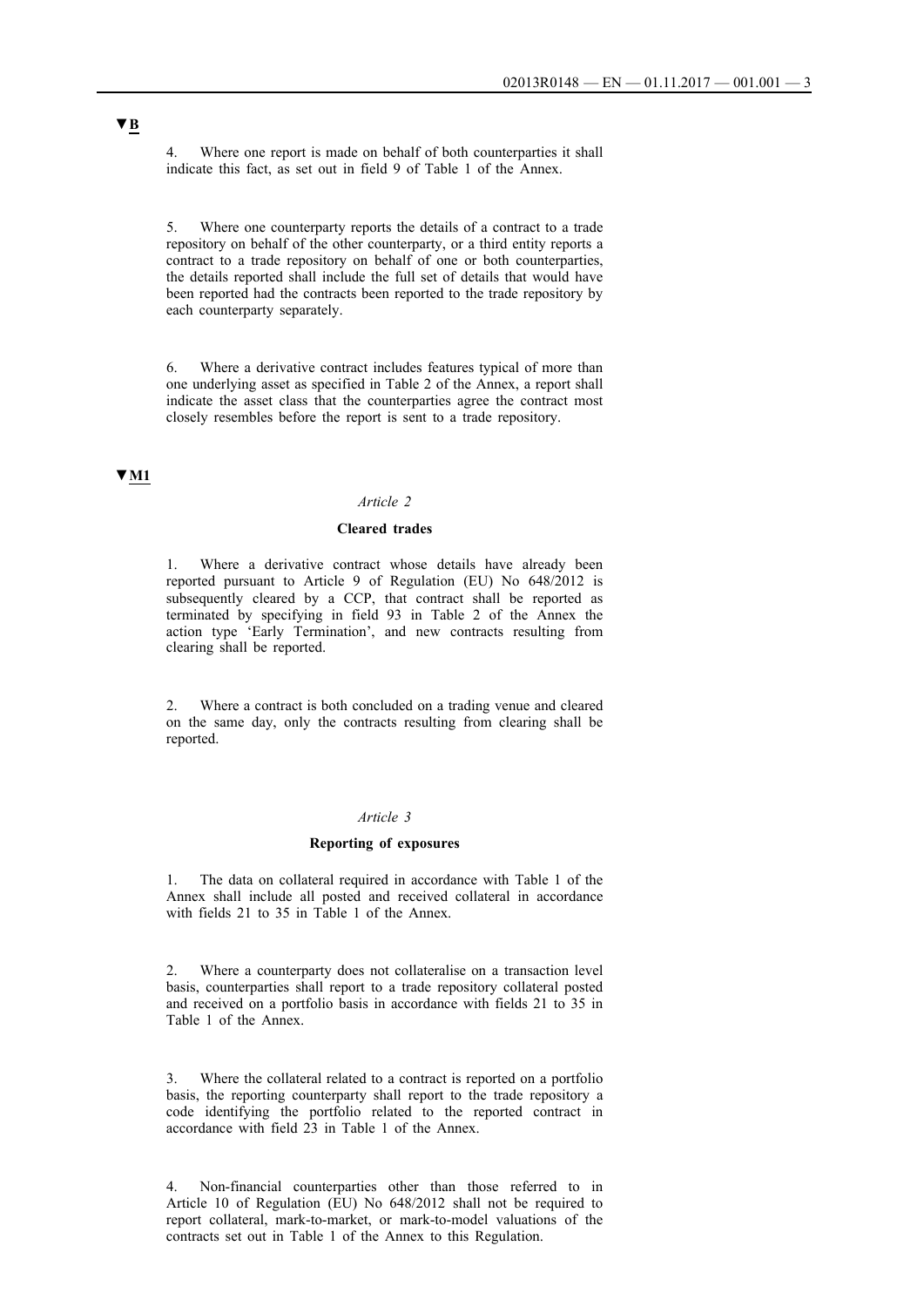5. For contracts cleared by a CCP, the counterparty shall report the valuation of the contract provided by the CCP in accordance with fields 17 to 20 in Table 1 of the Annex.

6. For contracts not cleared by a CCP, the counterparty shall report, in accordance with fields 17 to 20 in Table 1 of the Annex to this Regulation, the valuation of the contract performed in accordance with the methodology defined in International Financial Reporting Standard 13 Fair Value Measurement as adopted by the Union and referred to in the Annex to Commission Regulation (EC) No 1126/2008 (1).

## *Article 3a*

## **Notional amount**

1. The notional amount of a derivative contract referred to in field 20 in Table 2 of the Annex shall be specified as follows:

- (a) in the case of swaps, futures and forwards traded in monetary units, the reference amount from which contractual payments are determined in derivatives markets;
- (b) in the case of options, calculated using the strike price;
- (c) in the case of financial contracts for difference and derivative contracts relating to commodities designated in units such as barrels or tons, the resulting amount of the quantity at the relevant price set in the contract;
- (d) in the case of derivative contracts where the notional amount is calculated using the price of the underlying asset and such price is only available at the time of settlement, the end of day price of the underlying asset at the date of conclusion of the contract.

2. The initial report of a derivative contract whose notional amount varies over time shall specify the notional amount as applicable at the date of conclusion of the derivative contract.

## *Article 4*

#### **Reporting log**

Modifications to the data registered in trade repositories shall be kept in a log identifying the person or persons that requested the modification, including the trade repository itself if applicable, the reason or reasons for such modification, a date and timestamp and a clear description of the changes, including the old and new contents of the relevant data as set out in field 93 in Table 2 of the Annex.

<sup>(1)</sup> Commission Regulation (EC) No 1126/2008 of 3 November 2008 adopting certain international accounting standards in accordance with Regulation (EC) No 1606/2002 of the European Parliament and of the Council (OJ L 320, 29.11.2008, p. 1).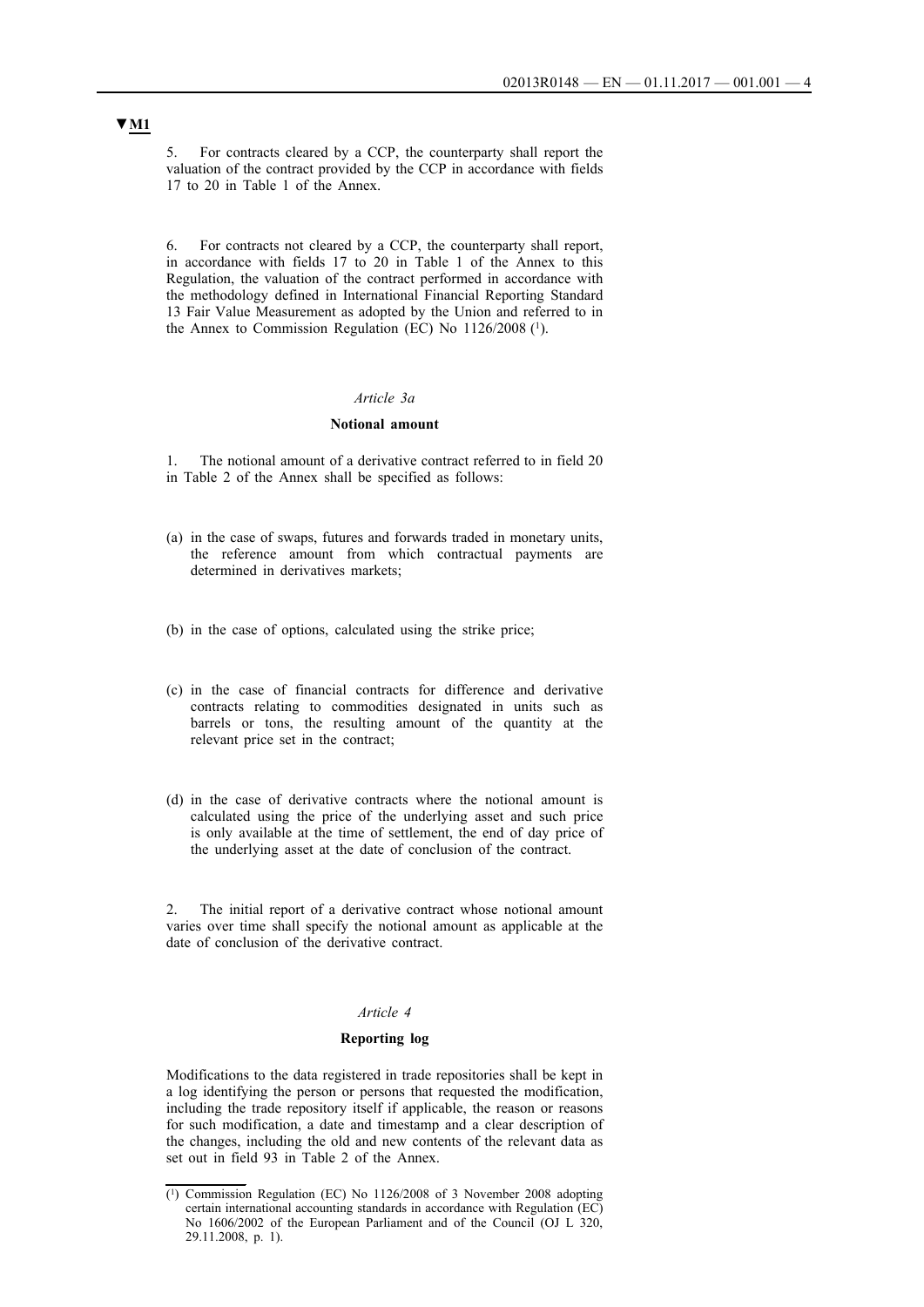# *Article 5*

# **Entry into force**

This Regulation shall enter into force on the twentieth day following that of its publication in the *Official Journal of the European Union*.

This Regulation shall be binding in its entirety and directly applicable in all Member States.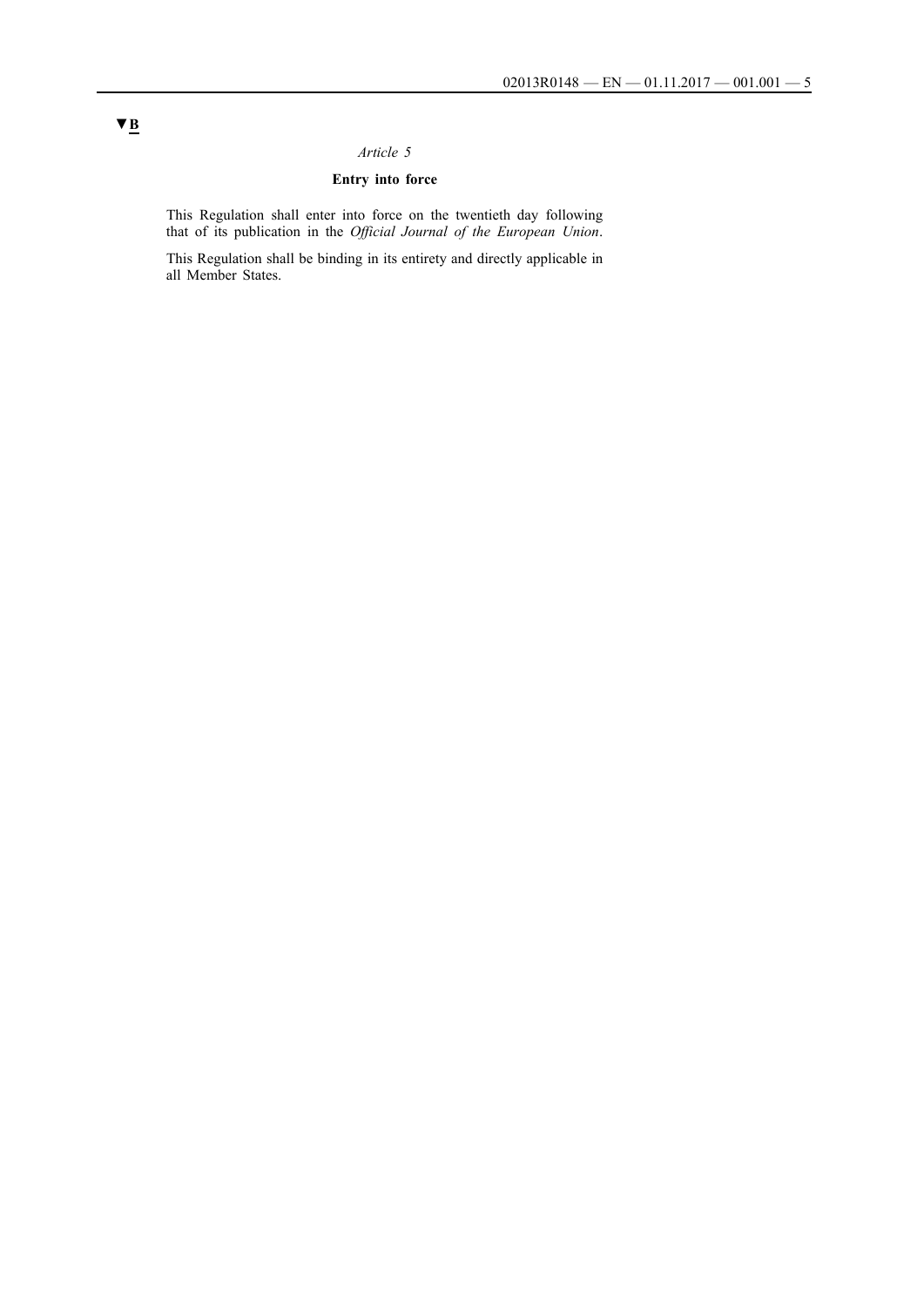# *ANNEX*

# **Details to be reported to trade repositories**

## *Table 1*

## **Counterparty Data**

|                | Field                                             | Details to be reported                                                                                                                                                                                                                                                                                                                                                                                                                                                                                                                                                                                                                   |
|----------------|---------------------------------------------------|------------------------------------------------------------------------------------------------------------------------------------------------------------------------------------------------------------------------------------------------------------------------------------------------------------------------------------------------------------------------------------------------------------------------------------------------------------------------------------------------------------------------------------------------------------------------------------------------------------------------------------------|
|                | Parties to the contract                           |                                                                                                                                                                                                                                                                                                                                                                                                                                                                                                                                                                                                                                          |
| 1              | Reporting timestamp                               | Date and time of reporting to the trade repository.                                                                                                                                                                                                                                                                                                                                                                                                                                                                                                                                                                                      |
| $\overline{c}$ | Reporting Counterparty ID                         | Unique code identifying the reporting counterparty of the contract.                                                                                                                                                                                                                                                                                                                                                                                                                                                                                                                                                                      |
| $\overline{3}$ | Type of ID of the other Counterparty              | Type of the code used to identify the other Counterparty.                                                                                                                                                                                                                                                                                                                                                                                                                                                                                                                                                                                |
| $\overline{4}$ | ID of the other Counterparty                      | Unique code identifying the other counterparty of the contract.<br>This field shall be filled from the perspective of the reporting counterparty.<br>In case of a private individual a client code shall be used in a consistent<br>manner.                                                                                                                                                                                                                                                                                                                                                                                              |
| 5              | Country of the other Counterparty                 | The code of country where the registered office of the other counterparty is<br>located or country of residence in case that the other counterparty is a<br>natural person.                                                                                                                                                                                                                                                                                                                                                                                                                                                              |
| 6              | Corporate sector of the reporting<br>counterparty | Nature of the reporting counterparty's company activities.<br>If the Reporting Counterparty is a Financial Counterparty, this field shall<br>contain all necessary codes included in the Taxonomy for Financial<br>Counterparties and applying to that Counterparty.<br>If the Reporting Counterparty is a Non-Financial Counterparty, this field<br>shall contain all necessary codes included in the Taxonomy for<br>Non-Financial Counterparties and applying to that Counterparty.<br>Where more than one activity is reported, the codes shall be populated in<br>order of the relative importance of the corresponding activities. |
| 7              | Nature of the reporting counterparty              | Indicate if the reporting counterparty is a CCP, a financial, non-financial<br>counterparty or other type of counterparty in accordance with point 5 of<br>Article 1 or points 1, 8 and 9 of Article 2 of Regulation (EU) No 648/2012<br>of the European Parliament and of the Council $(1)$ .                                                                                                                                                                                                                                                                                                                                           |
| 8              | Broker ID                                         | In the case a broker acts as intermediary for the reporting counterparty<br>without becoming a counterparty himself, the reporting counterparty shall<br>identify this broker by a unique code.                                                                                                                                                                                                                                                                                                                                                                                                                                          |
| 9              | Report submitting entity ID                       | In the case where the reporting counterparty has delegated the submission<br>of the report to a third party or to the other counterparty, this entity has to<br>be identified in this field by a unique code.<br>Otherwise this field shall be left blank.                                                                                                                                                                                                                                                                                                                                                                               |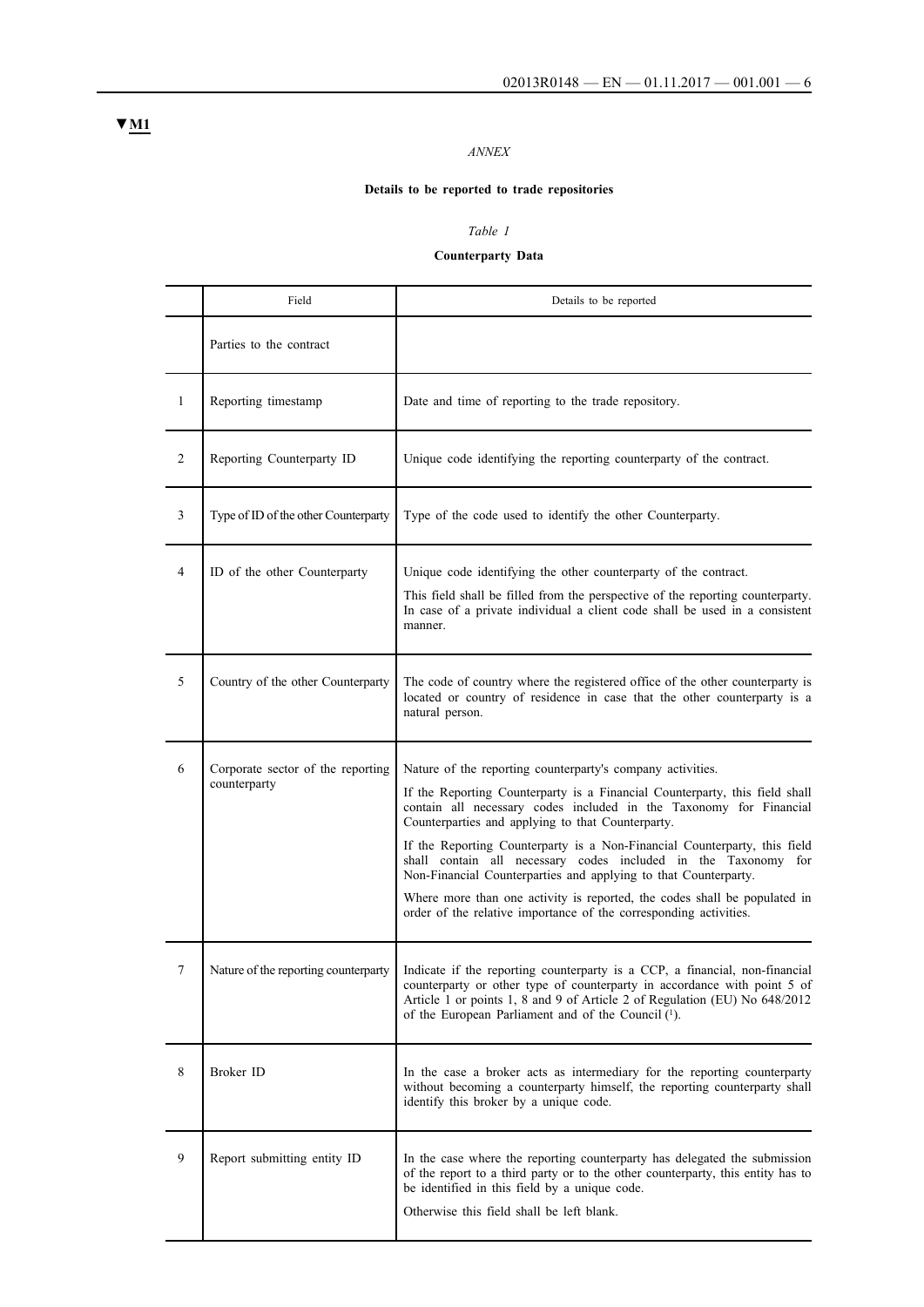|    | Field                                                           | Details to be reported                                                                                                                                                                                                                                                                                                                                                                                                                                                                                                                                                                   |
|----|-----------------------------------------------------------------|------------------------------------------------------------------------------------------------------------------------------------------------------------------------------------------------------------------------------------------------------------------------------------------------------------------------------------------------------------------------------------------------------------------------------------------------------------------------------------------------------------------------------------------------------------------------------------------|
| 10 | Clearing member ID                                              | In the case where the derivative contract is cleared and the reporting<br>counterparty is not a clearing member itself, the clearing member through<br>which the derivative contract is cleared shall be identified in this field by a<br>unique code.                                                                                                                                                                                                                                                                                                                                   |
| 11 | Type of ID of the Beneficiary                                   | Type of the code used to identify the Beneficiary.                                                                                                                                                                                                                                                                                                                                                                                                                                                                                                                                       |
| 12 | Beneficiary ID                                                  | The party subject to the rights and obligations arising from the contract.<br>Where the transaction is executed via a structure, such as a trust or fund,<br>representing a number of beneficiaries, the beneficiary should be identified<br>as that structure.<br>Where the beneficiary of the contract is not a counterparty to this contract,<br>the reporting counterparty has to identify this beneficiary by a unique code<br>or, in case of a private individual, by a client code used in a consistent<br>manner as assigned by the legal entity used by the private individual. |
| 13 | Trading capacity                                                | Identifies whether the reporting counterparty has concluded the contract as<br>principal on own account (on own behalf or behalf of a client) or as agent<br>for the account of and on behalf of a client.                                                                                                                                                                                                                                                                                                                                                                               |
| 14 | Counterparty side                                               | Identifies whether the reporting counterparty is a buyer or a seller.                                                                                                                                                                                                                                                                                                                                                                                                                                                                                                                    |
| 15 | Directly linked to commercial<br>activity or treasury financing | Information on whether the contract is objectively measurable as directly<br>linked to the reporting counterparty's commercial or treasury financing<br>activity, as referred to in Article 10(3) of Regulation (EU) No 648/2012.<br>This field shall be left blank in the case where the reporting counterparty is<br>a financial counterparty, as referred to in Article $2(8)$ of Regulation (EU)<br>No 648/2012.                                                                                                                                                                     |
| 16 | Clearing threshold                                              | Information whether the reporting counterparty is above the clearing<br>threshold referred to in Article 10(3) of Regulation (EU) No 648/2012.<br>This field shall be left blank in case the reporting counterparty is a financial<br>counterparty, as referred to in Article 2(8) of Regulation (EU) No 648/<br>2012.                                                                                                                                                                                                                                                                   |
| 17 | Value of contract                                               | Mark to market valuation of the contract, or mark to model valuation where<br>applicable under Article 11(2) of Regulation (EU) No 648/2012. The CCP's<br>valuation to be used for a cleared trade.                                                                                                                                                                                                                                                                                                                                                                                      |
| 18 | Currency of the value                                           | The currency used for the valuation of the contract.                                                                                                                                                                                                                                                                                                                                                                                                                                                                                                                                     |
| 19 | Valuation timestamp                                             | Date and time of the last valuation. For mark-to-market valuation the date<br>and time of publishing of reference prices shall be reported.                                                                                                                                                                                                                                                                                                                                                                                                                                              |
| 20 | Valuation type                                                  | Indicate whether valuation was performed mark to market, mark to model<br>or provided by the CCP.                                                                                                                                                                                                                                                                                                                                                                                                                                                                                        |
| 21 | Collateralisation                                               | Indicate whether a collateral agreement between the counterparties exists.                                                                                                                                                                                                                                                                                                                                                                                                                                                                                                               |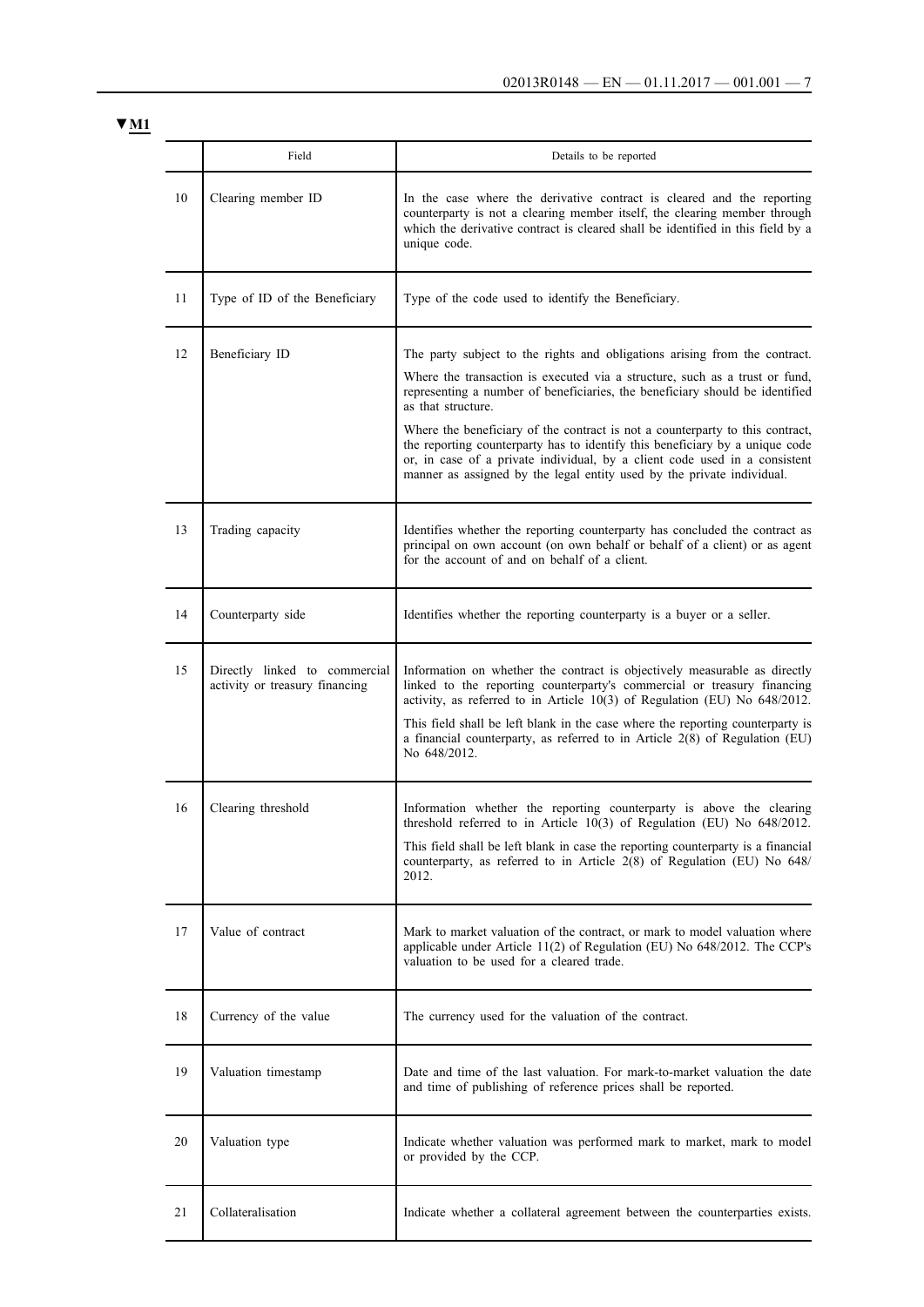|    | Field                                                  | Details to be reported                                                                                                                                                                                                                                                                   |
|----|--------------------------------------------------------|------------------------------------------------------------------------------------------------------------------------------------------------------------------------------------------------------------------------------------------------------------------------------------------|
| 22 | Collateral portfolio                                   | Whether the collateralisation was performed on a portfolio basis.<br>Portfolio means the collateral calculated on the basis of net positions<br>resulting from a set of contracts, rather than per trade.                                                                                |
| 23 | Collateral portfolio code                              | If collateral is reported on a portfolio basis, the portfolio should be<br>identified by a unique code determined by the reporting counterparty.                                                                                                                                         |
| 24 | Initial margin posted                                  | Value of the initial margin posted by the reporting counterparty to the other<br>counterparty.<br>Where initial margin is posted on a portfolio basis, this field should include<br>the overall value of initial margin posted for the portfolio.                                        |
| 25 | Currency of the initial margin<br>posted               | Specify the currency of the initial margin posted.                                                                                                                                                                                                                                       |
| 26 | Variation margin posted                                | Value of the variation margin posted, including cash settled, by the<br>reporting counterparty to the other counterparty.<br>Where variation margin is posted on a portfolio basis, this field should<br>include the overall value of variation margin posted for the portfolio.         |
| 27 | Currency<br>of<br>the<br>variation<br>margins posted   | Specify the currency of variation margin posted.                                                                                                                                                                                                                                         |
| 28 | Initial margin received                                | Value of the initial margin received by the reporting counterparty from the<br>other counterparty.<br>Where initial margin is received on a portfolio basis, this field should<br>include the overall value of initial margin received for the portfolio.                                |
| 29 | Currency of the initial margin<br>received             | Specify the currency of the initial margin received.                                                                                                                                                                                                                                     |
| 30 | Variation margin received                              | Value of the variation margin received, including cash settled, by the<br>reporting counterparty from the other counterparty.<br>Where variation margin is received on a portfolio basis, this field should<br>include the overall value of variation margin received for the portfolio. |
| 31 | of<br>the<br>Currency<br>variation<br>margins received | Specify the currency of the variation margin received.                                                                                                                                                                                                                                   |
| 32 | Excess collateral posted                               | Value of collateral posted in excess of the required collateral.                                                                                                                                                                                                                         |
| 33 | Currency of the excess collateral<br>posted            | Specify the currency of the excess collateral posted.                                                                                                                                                                                                                                    |
| 34 | Excess collateral received                             | Value of collateral received in excess of the required. Collateral                                                                                                                                                                                                                       |
| 35 | Currency of the excess collateral<br>received          | Specify the currency of the excess collateral received.                                                                                                                                                                                                                                  |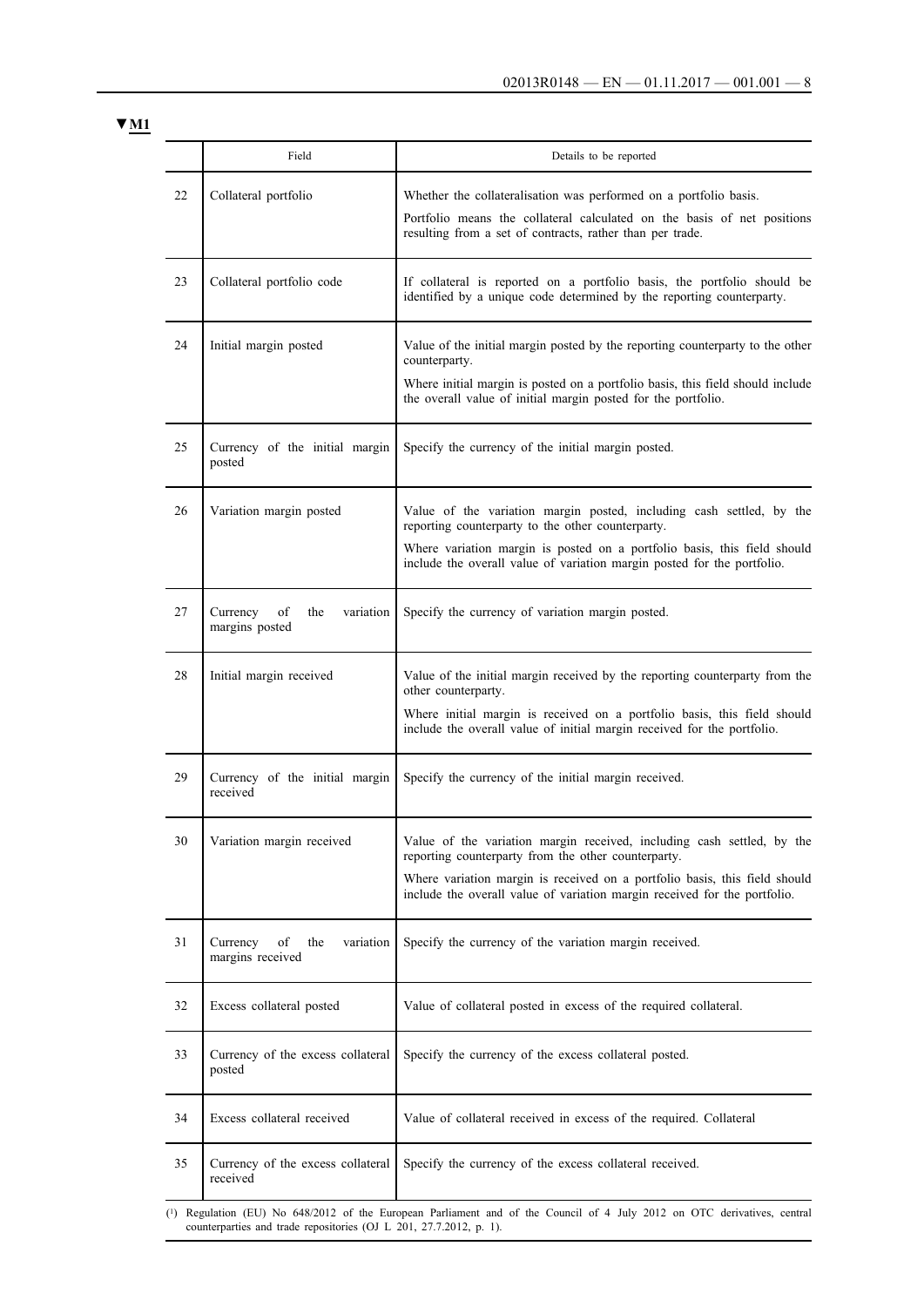# *Table 2*

## **Common Data**

|              | Field                                | Details to be reported                                                                                                                                                                                                                                                                                                                                                                                                                                                                                                                                                       | Applicable types of<br>derivative contracts |
|--------------|--------------------------------------|------------------------------------------------------------------------------------------------------------------------------------------------------------------------------------------------------------------------------------------------------------------------------------------------------------------------------------------------------------------------------------------------------------------------------------------------------------------------------------------------------------------------------------------------------------------------------|---------------------------------------------|
|              | Section 2a - Contract<br>type        |                                                                                                                                                                                                                                                                                                                                                                                                                                                                                                                                                                              | All contracts                               |
| $\mathbf{1}$ | Contract type                        | Each reported contract shall be classified according to its<br>type.                                                                                                                                                                                                                                                                                                                                                                                                                                                                                                         |                                             |
| 2            | Asset class                          | Each reported contract shall be classified according to the<br>asset class it is based on.                                                                                                                                                                                                                                                                                                                                                                                                                                                                                   |                                             |
|              | Section 2b - Contract<br>information |                                                                                                                                                                                                                                                                                                                                                                                                                                                                                                                                                                              | All contracts                               |
| 3            | Product classification type          | The type of relevant product classification.                                                                                                                                                                                                                                                                                                                                                                                                                                                                                                                                 |                                             |
| 4            | Product classification               | For products identified through International Securities Identifi-<br>cation Number (ISIN) or Alternative Instrument Identifier (AII),<br>Classification of Financial Instruments (CFI) code shall be<br>specified.<br>For products for which ISIN or AII are not available, endorsed<br>Unique Product Identifier (UPI) shall be specified. Until UPI is<br>endorsed those products shall be classified with CFI code.                                                                                                                                                      |                                             |
| 5            | Product identification type          | The type of relevant product identification.                                                                                                                                                                                                                                                                                                                                                                                                                                                                                                                                 |                                             |
| 6            | Product identification               | The product shall be identified through ISIN or AII. AII<br>shall be used if a product is traded in a trading venue<br>classified as AII in the register published on ESMA's<br>website and set up on the basis of information provided<br>by competent authorities pursuant to Article 13(2) of<br>Commission Regulation (EC) No 1287/2006 (1).<br>AII shall only be used until the date of application of the<br>delegated act adopted by the Commission pursuant to<br>Article 27(3) of Regulation (EU) No 600/2014 of the<br>European Parliament and of the Council (2). |                                             |
| 7            | Underlying<br>identification<br>type | The type of relevant underlying identifier.                                                                                                                                                                                                                                                                                                                                                                                                                                                                                                                                  |                                             |
| 8            | Underlying identification            | The direct underlying shall be identified by using a unique<br>identification for this underlying based on its type.<br>AII shall only be used until the date of application of the<br>delegated act adopted by the Commission pursuant to<br>Article $27(3)$ of Regulation (EU) No $600/2014$ .<br>For Credit Default Swaps, the ISIN of the reference obli-<br>gation should be provided.<br>In case of baskets composed, among others, of financial<br>instruments traded in a trading venue, only financial<br>instruments traded in a trading venue shall be specified. |                                             |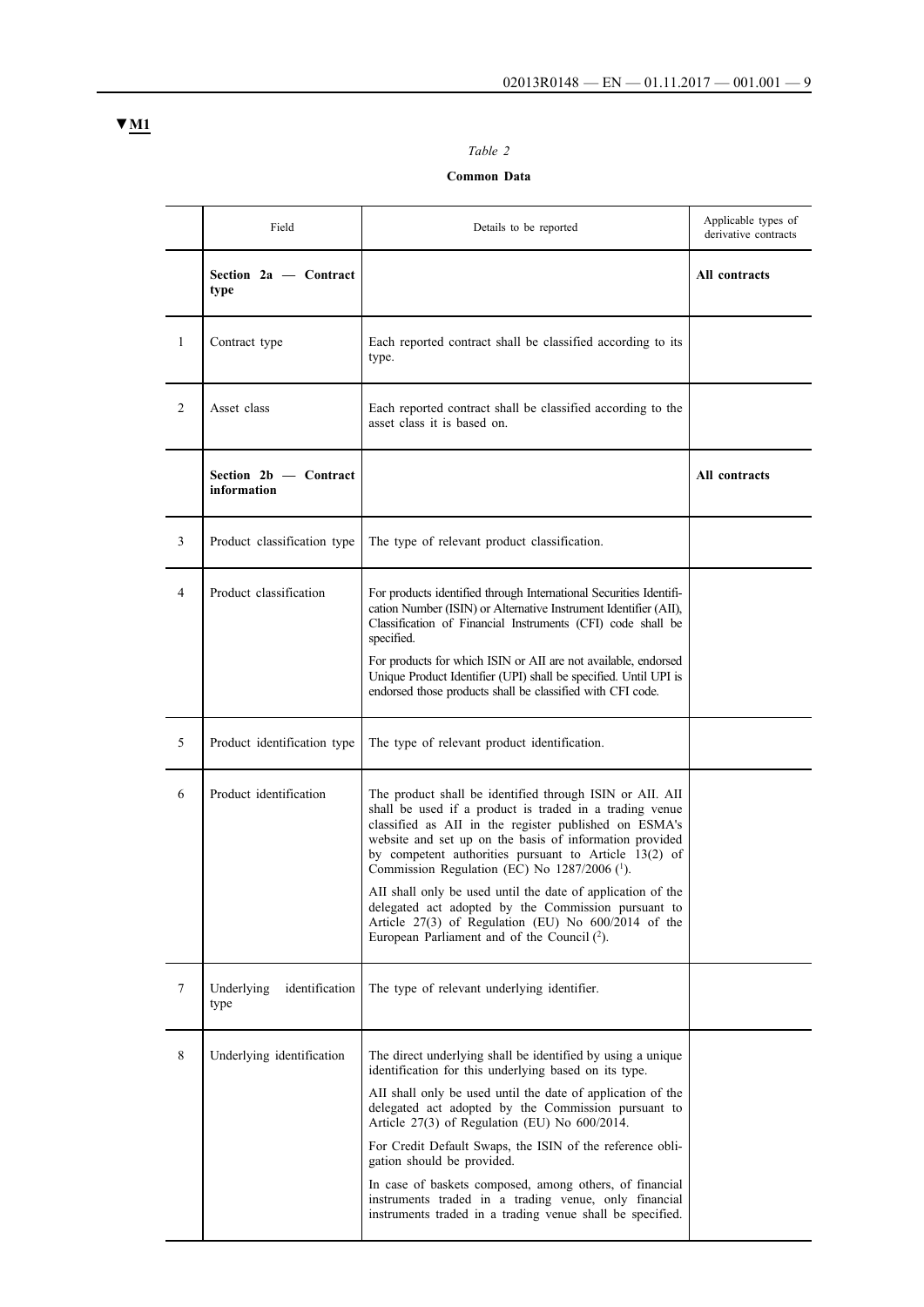|    | Field                                        | Details to be reported                                                                                                                                                                                                                                                                                                                                                                                                                                                                                                               | Applicable types of<br>derivative contracts |
|----|----------------------------------------------|--------------------------------------------------------------------------------------------------------------------------------------------------------------------------------------------------------------------------------------------------------------------------------------------------------------------------------------------------------------------------------------------------------------------------------------------------------------------------------------------------------------------------------------|---------------------------------------------|
| 9  | Notional currency 1                          | The currency of the notional amount.<br>In the case of an interest rate or currency derivative<br>contract, this will be the notional currency of leg 1.                                                                                                                                                                                                                                                                                                                                                                             |                                             |
| 10 | Notional currency 2                          | The other currency of the notional amount.<br>In the case of an interest rate or currency derivative<br>contract, this will be the notional currency of leg 2.                                                                                                                                                                                                                                                                                                                                                                       |                                             |
| 11 | Deliverable currency                         | The currency to be delivered.                                                                                                                                                                                                                                                                                                                                                                                                                                                                                                        |                                             |
|    | Section $2c$ — Details on<br>the transaction |                                                                                                                                                                                                                                                                                                                                                                                                                                                                                                                                      | All contracts                               |
| 12 | Trade ID                                     | Until global UTI is available, a Unique Trade ID agreed<br>with the other counterparty.                                                                                                                                                                                                                                                                                                                                                                                                                                              |                                             |
| 13 | Report tracking number                       | A unique number for the group of reports which relate to<br>the same execution of a derivative contract.                                                                                                                                                                                                                                                                                                                                                                                                                             |                                             |
| 14 | Complex trade component<br>ID                | Identifier, internal to the reporting firm, to identify and<br>link all the reports related to the same derivative contract<br>composed of a combination of derivative contracts. The<br>code must be unique at the level of the counterparty to the<br>group of transaction reports resulting from the derivative<br>contract.<br>Field applicable only where a firm executes a derivative<br>contract composed of two or more derivative contracts<br>and where this contract cannot be adequately reported in<br>a single report. |                                             |
| 15 | Venue of execution                           | The venue of execution of the derivative contract shall be<br>identified by a unique code for this venue.<br>Where a contract was concluded OTC and the respective<br>instrument is admitted to trading or traded on a trading<br>venue, MIC code 'XOFF' shall be used.<br>Where a contract was concluded OTC and the respective<br>instrument is not admitted to trading or traded on a<br>trading venue, MIC code 'XXXX' shall be used.                                                                                            |                                             |
| 16 | Compression                                  | Identify whether the contract results from a compression<br>operation as defined in Article $2(1)(47)$ of Regulation (EU)<br>No 600/2014.                                                                                                                                                                                                                                                                                                                                                                                            |                                             |
| 17 | Price/rate                                   | The price per derivative excluding, where applicable,<br>commission and accrued interest.                                                                                                                                                                                                                                                                                                                                                                                                                                            |                                             |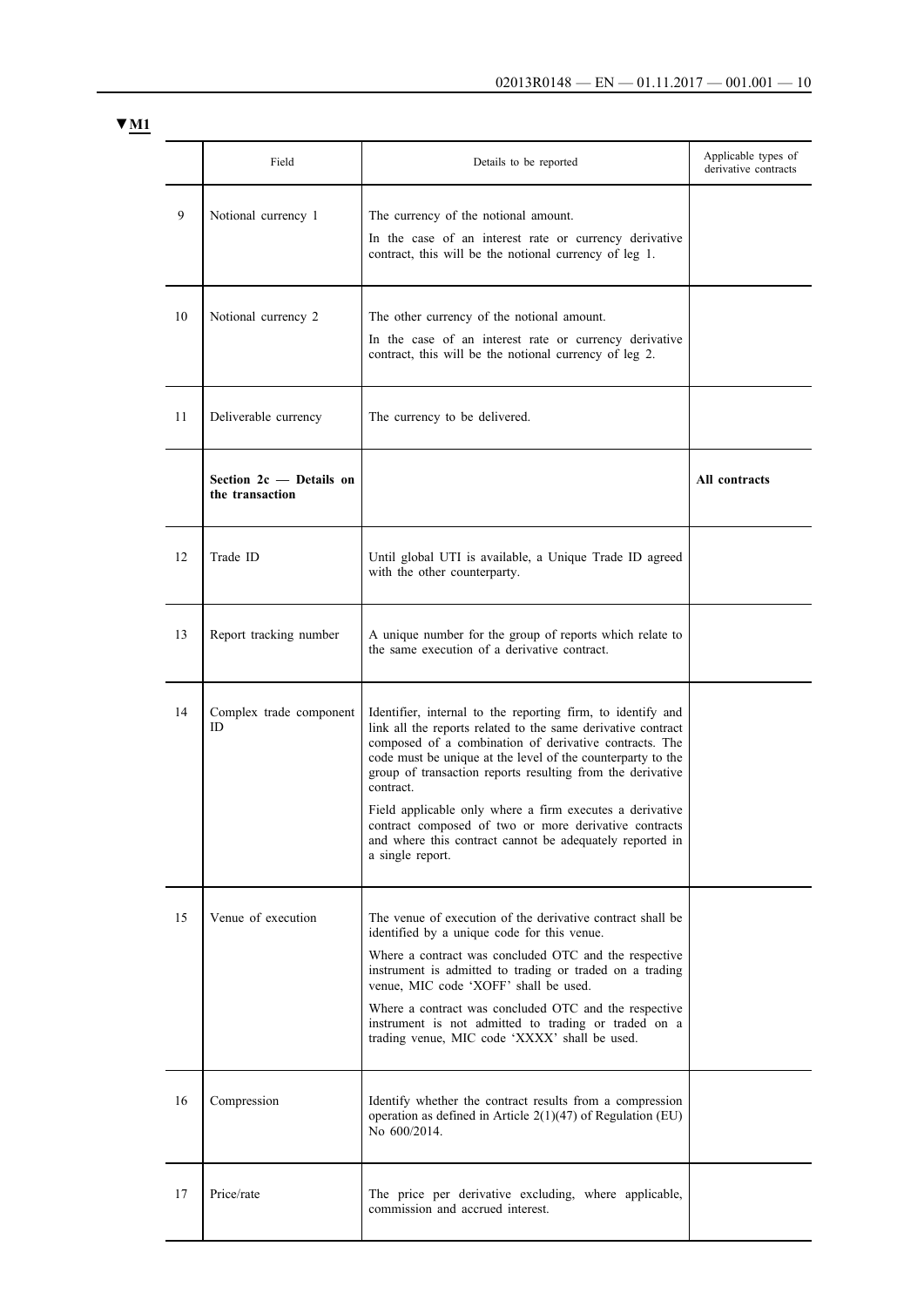|    | Field                 | Details to be reported                                                                                                                                                                                                                                                                                               | Applicable types of<br>derivative contracts |
|----|-----------------------|----------------------------------------------------------------------------------------------------------------------------------------------------------------------------------------------------------------------------------------------------------------------------------------------------------------------|---------------------------------------------|
| 18 | Price notation        | The manner in which the price is expressed.                                                                                                                                                                                                                                                                          |                                             |
| 19 | Currency of price     | The currency in which the Price/rate is denominated.                                                                                                                                                                                                                                                                 |                                             |
| 20 | Notional              | The reference amount from which contractual payments<br>are determined. In case of partial terminations, amorti-<br>sations and in case of contracts where the notional, due<br>to the characteristics of the contract, varies over time, it<br>shall reflect the remaining notional after the change took<br>place. |                                             |
| 21 | Price multiplier      | The number of units of the financial instrument which are<br>contained in a trading lot; for example, the number of<br>derivatives represented by the contract.                                                                                                                                                      |                                             |
| 22 | Quantity              | Number of contracts included in the report.<br>For spread bets, the quantity shall be the monetary value<br>wagered per point movement in the direct underlying<br>financial instrument.                                                                                                                             |                                             |
| 23 | Up-front payment      | Amount<br>of<br>any<br>up-front<br>payment the reporting<br>counterparty made or received.                                                                                                                                                                                                                           |                                             |
| 24 | Delivery type         | Indicates whether the contract is settled physically or in<br>cash.                                                                                                                                                                                                                                                  |                                             |
| 25 | Execution timestamp   | Date and time when the contract was executed.                                                                                                                                                                                                                                                                        |                                             |
| 26 | Effective date        | Date when obligations under the contract come into effect.                                                                                                                                                                                                                                                           |                                             |
| 27 | Maturity date         | Original date of expiry of the reported contract.<br>An early termination shall not be reported in this field.                                                                                                                                                                                                       |                                             |
| 28 | Termination date      | Termination date in the case of an early termination of the<br>reported contract.                                                                                                                                                                                                                                    |                                             |
| 29 | Settlement date       | Date of settlement of the underlying.<br>If more than one, further fields may be used.                                                                                                                                                                                                                               |                                             |
| 30 | Master Agreement type | Reference to any master agreement, if existent (e.g. ISDA<br>Master Agreement; Master Power Purchase and Sale<br>Agreement; International ForEx Master Agreement;<br>European Master Agreement or any local Master<br>Agreements).                                                                                   |                                             |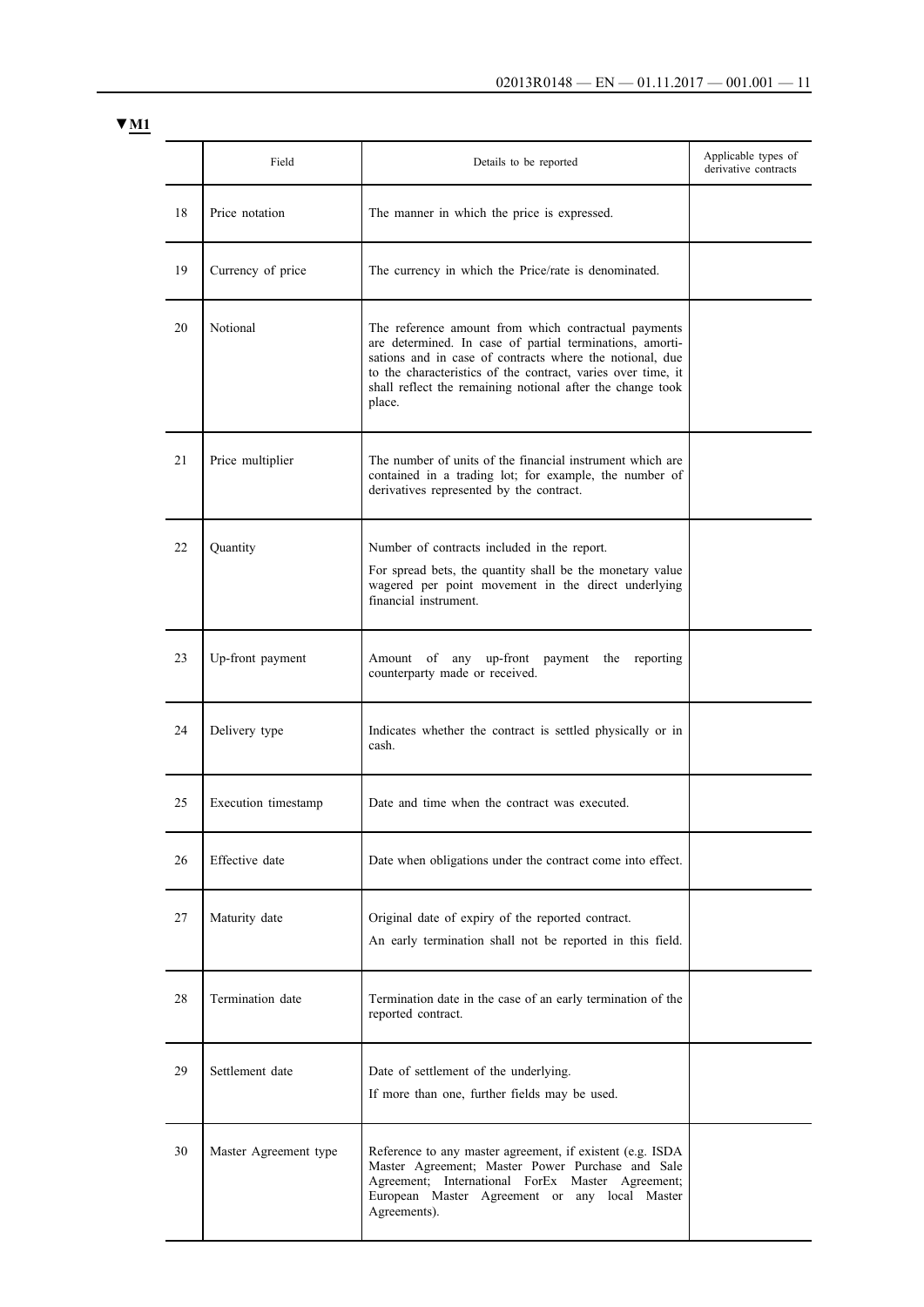|    | Field                                       | Details to be reported                                                                                                                                                                                                                                                                                              | Applicable types of<br>derivative contracts |
|----|---------------------------------------------|---------------------------------------------------------------------------------------------------------------------------------------------------------------------------------------------------------------------------------------------------------------------------------------------------------------------|---------------------------------------------|
| 31 | Master Agreement version                    | Reference to the year of the master agreement version<br>used for the reported trade, if applicable (e.g. 1992,<br>$2002$ , etc.).                                                                                                                                                                                  |                                             |
|    | Section 2d - Risk miti-<br>gation/Reporting |                                                                                                                                                                                                                                                                                                                     | All contracts                               |
| 32 | Confirmation timestamp                      | Date and time of the confirmation, as set out in Article 12<br>of Commission Delegated Regulation (EU) No 149/<br>$2013$ ( <sup>3</sup> ).                                                                                                                                                                          |                                             |
| 33 | Confirmation means                          | Whether the contract was electronically confirmed, non-<br>electronically confirmed or remains unconfirmed.                                                                                                                                                                                                         |                                             |
|    | Section $2e$ - Clearing                     |                                                                                                                                                                                                                                                                                                                     | All contracts                               |
| 34 | Clearing obligation                         | Indicates, whether the reported contract belongs to a class of<br>OTC derivatives that has been declared subject to the<br>clearing obligation and both counterparties to the contract<br>are subject to the clearing obligation under Regulation (EU)<br>No 648/2012, as of the time of execution of the contract. |                                             |
| 35 | Cleared                                     | Indicates, whether clearing has taken place.                                                                                                                                                                                                                                                                        |                                             |
| 36 | Clearing timestamp                          | Time and date when clearing took place.                                                                                                                                                                                                                                                                             |                                             |
| 37 | <b>CCP</b>                                  | In the case of a contract that has been cleared, the unique<br>code for the CCP that has cleared the contract.                                                                                                                                                                                                      |                                             |
| 38 | Intragroup                                  | Indicates whether the contract was entered into as an<br>intragroup transaction, defined in Article 3 of Regu-<br>lation (EU) No 648/2012.                                                                                                                                                                          |                                             |
|    | Section 2f - Interest<br><b>Rates</b>       |                                                                                                                                                                                                                                                                                                                     | Interest rate deriva-<br>tives              |
| 39 | Fixed rate of leg 1                         | An indication of the fixed rate leg 1 used, if applicable.                                                                                                                                                                                                                                                          |                                             |
| 40 | Fixed rate of leg 2                         | An indication of the fixed rate leg 2 used, if applicable.                                                                                                                                                                                                                                                          |                                             |
| 41 | Fixed rate day count leg 1                  | The actual number of days in the relevant fixed rate leg 1<br>payer calculation period, if applicable.                                                                                                                                                                                                              |                                             |
| 42 | Fixed rate day count leg 2                  | The actual number of days in the relevant fixed rate leg 2<br>payer calculation period, if applicable.                                                                                                                                                                                                              |                                             |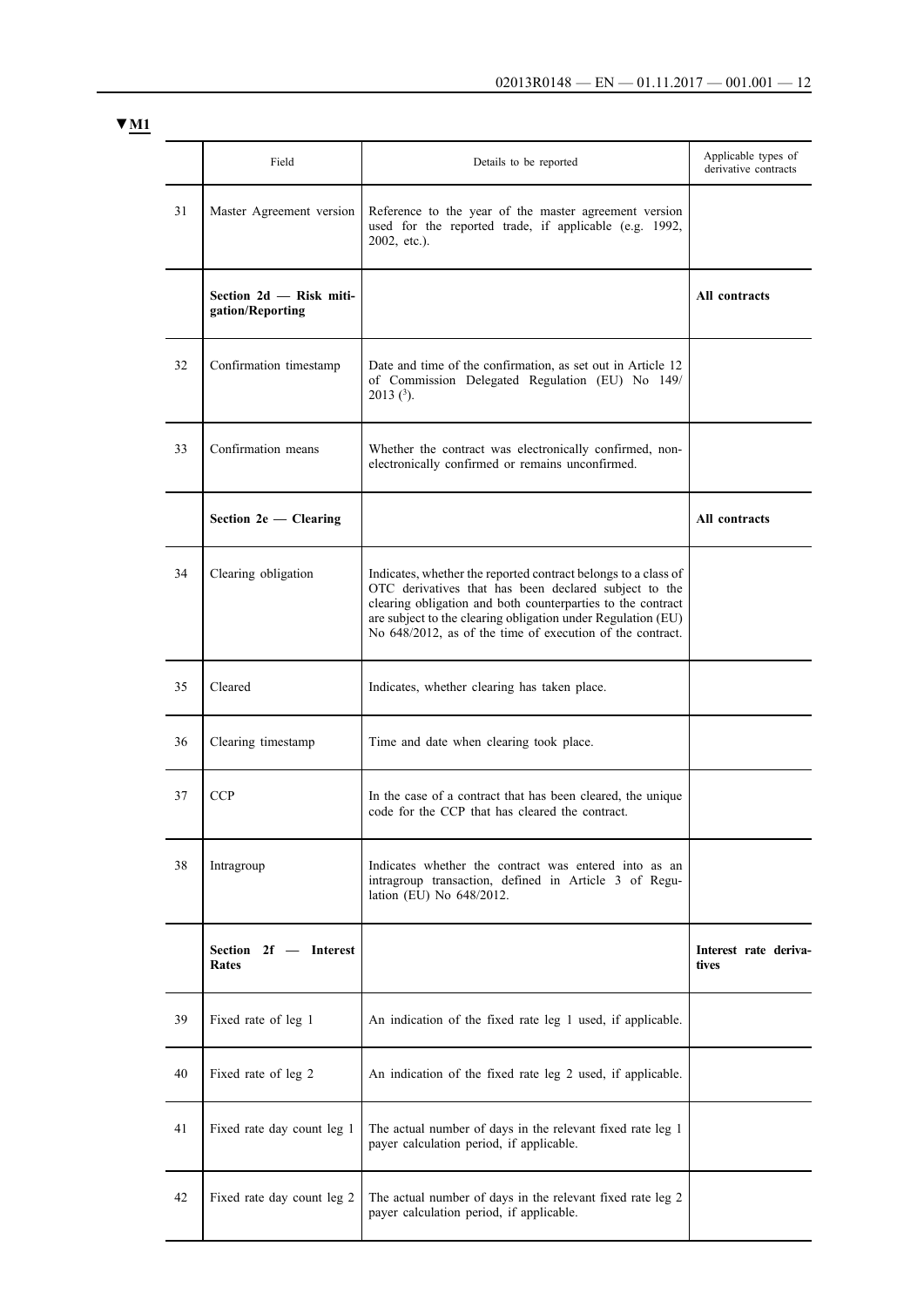|    | Field                                                                           | Details to be reported                                                                                                                            | Applicable types of<br>derivative contracts |
|----|---------------------------------------------------------------------------------|---------------------------------------------------------------------------------------------------------------------------------------------------|---------------------------------------------|
| 43 | Fixed<br>rate<br>payment<br>frequency $leg\ 1$ — time<br>period                 | Time period describing frequency of payments for the<br>fixed rate leg 1, if applicable.                                                          |                                             |
| 44 | Fixed<br>rate<br>payment<br>frequency<br>leg<br>1<br>multiplier                 | Multiplier of the time period describing frequency of<br>payments for the fixed rate leg 1, if applicable.                                        |                                             |
| 45 | Fixed<br>rate<br>payment<br>frequency $leg\ 2 - time$<br>period                 | Time period describing frequency of payments for the<br>fixed rate leg 2, if applicable.                                                          |                                             |
| 46 | Fixed<br>rate<br>payment<br>frequency<br>leg<br>2<br>multiplier                 | Multiplier of the time period describing frequency of<br>payments for the fixed rate leg 2, if applicable.                                        |                                             |
| 47 | Floating<br>payment<br>rate<br>frequency $leg\ 1$ — time<br>period              | Time period describing frequency of payments for the<br>floating rate leg 1, if applicable.                                                       |                                             |
| 48 | Floating<br>rate<br>payment<br>frequency<br>leg<br>1<br>multiplier              | Multiplier of the time period describing frequency of<br>payments for the floating rate leg 1, if applicable.                                     |                                             |
| 49 | Floating<br>rate<br>payment<br>frequency leg $2 -$ time<br>period               | Time period describing frequency of payments for the<br>floating rate leg 2, if applicable.                                                       |                                             |
| 50 | Floating<br>rate<br>payment<br>frequency<br>leg<br>$\overline{c}$<br>multiplier | Multiplier of the time period describing frequency of<br>payments for the floating rate leg 2, if applicable.                                     |                                             |
| 51 | Floating<br>rate<br>reset<br>frequency leg $1 -$<br>time  <br>period            | Time period describing frequency of floating rate leg 1<br>resets, if applicable.                                                                 |                                             |
| 52 | Floating<br>rate<br>reset<br>frequency<br>$\mathbf{1}$<br>leg<br>multiplier     | Multiplier of the time period describing frequency of<br>floating rate leg 1 resets, if applicable.                                               |                                             |
| 53 | Floating<br>rate<br>reset<br>frequency leg $2 -$ time<br>period                 | Time period of frequency of floating rate leg 2 resets, if<br>applicable.                                                                         |                                             |
| 54 | Floating<br>rate<br>reset<br>$\overline{c}$<br>frequency<br>leg<br>multiplier   | Multiplier of the time period describing frequency of<br>floating rate leg 2 resets, if applicable.                                               |                                             |
| 55 | Floating rate of leg 1                                                          | An indication of the interest rates used which are reset at<br>predetermined intervals by reference to a market reference<br>rate, if applicable. |                                             |
| 56 | Floating<br>rate<br>reference<br>period leg 1<br>$\equiv$<br>time<br>period     | Time period describing the reference period for the<br>floating rate of leg 1.                                                                    |                                             |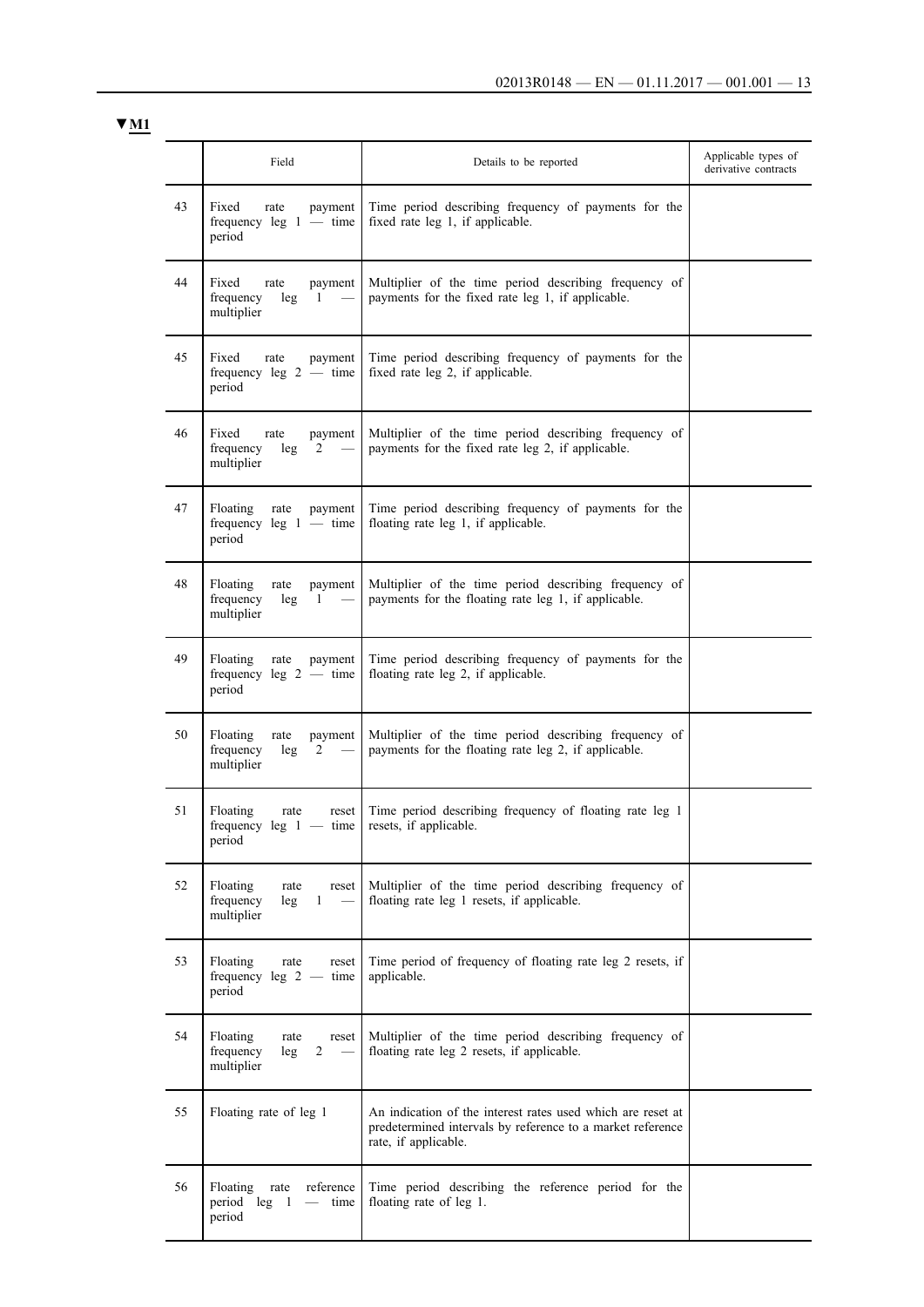|    | Field                                                             | Details to be reported                                                                                                                                                              | Applicable types of<br>derivative contracts            |
|----|-------------------------------------------------------------------|-------------------------------------------------------------------------------------------------------------------------------------------------------------------------------------|--------------------------------------------------------|
| 57 | Floating<br>reference<br>rate<br>period leg $1$ — multiplier      | Multiplier of the time period describing the reference<br>period for the floating rate of leg 1.                                                                                    |                                                        |
| 58 | Floating rate of leg 2                                            | An indication of the interest rates used which are reset at<br>predetermined intervals by reference to a market reference<br>rate, if applicable.                                   |                                                        |
| 59 | Floating rate reference<br>period leg $2 - \text{time}$<br>period | Time period describing the reference period for the<br>floating rate of leg 2.                                                                                                      |                                                        |
| 60 | Floating rate reference<br>period leg $2$ - multiplier            | Multiplier of the time period describing the reference<br>period for the floating rate of leg 2.                                                                                    |                                                        |
|    | Section 2g - Foreign<br><b>Exchange</b>                           |                                                                                                                                                                                     | Currency<br>derivatives                                |
| 61 | Delivery currency 2                                               | The cross currency, if different from the currency of<br>delivery.                                                                                                                  |                                                        |
| 62 | Exchange rate 1                                                   | The exchange rate as of the date and time when the<br>contract was concluded. It shall be expressed as a price<br>of base currency in the quoted currency.                          |                                                        |
| 63 | Forward exchange rate                                             | exchange rate<br>Forward<br>as agreed between<br>the<br>counterparties in the contractual agreement It shall be<br>expressed as a price of base currency in the quoted<br>currency. |                                                        |
| 64 | Exchange rate basis                                               | Quote base for exchange rate.                                                                                                                                                       |                                                        |
|    | Section 2h — Commodities<br>and emission allowances               |                                                                                                                                                                                     | Commodity and emi-<br>ssion allowance deriv-<br>atives |
|    | General                                                           |                                                                                                                                                                                     |                                                        |
| 65 | Commodity base                                                    | Indicates the type of commodity underlying the contract.                                                                                                                            |                                                        |
| 66 | Commodity details                                                 | Details of the particular commodity beyond field 65.                                                                                                                                |                                                        |
|    | <b>Energy</b>                                                     | Fields 67-77 apply only to derivative contracts related to<br>natural gas and electricity delivered in the Union.                                                                   |                                                        |
| 67 | Delivery point or zone                                            | Delivery point(s) of market area(s).                                                                                                                                                |                                                        |
| 68 | Interconnection Point                                             | Identification of the border(s) or border $Point(s)$ of a trans-<br>portation contract.                                                                                             |                                                        |
| 69 | Load type                                                         | Identification of the delivery profile.                                                                                                                                             |                                                        |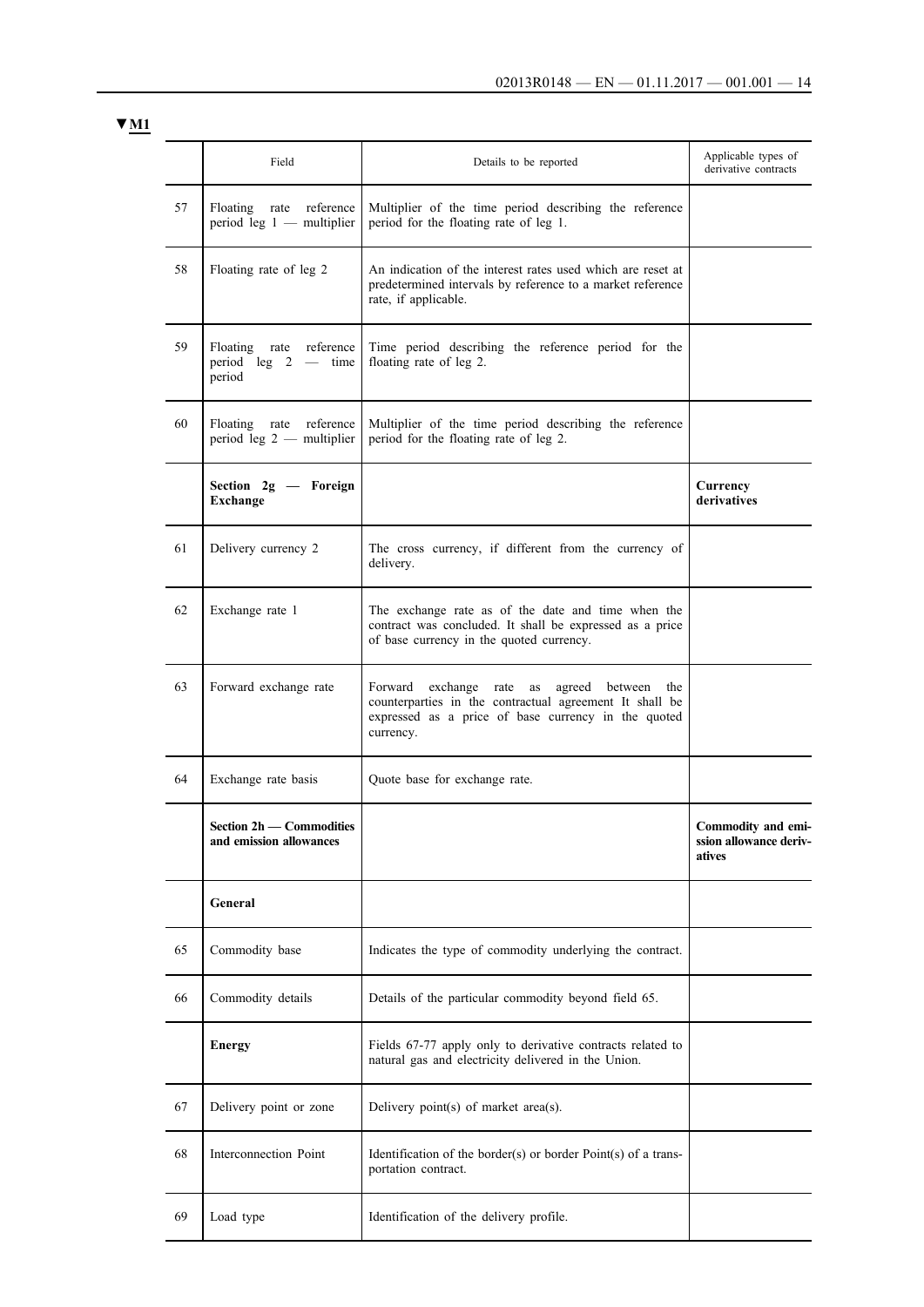|    | Field                                       | Details to be reported                                                                                                                                                                                                                                                                                                                                                                                                                                                                                                                                                                                                                                                                                       | Applicable types of<br>derivative contracts |
|----|---------------------------------------------|--------------------------------------------------------------------------------------------------------------------------------------------------------------------------------------------------------------------------------------------------------------------------------------------------------------------------------------------------------------------------------------------------------------------------------------------------------------------------------------------------------------------------------------------------------------------------------------------------------------------------------------------------------------------------------------------------------------|---------------------------------------------|
|    | Repeatable<br>section<br>of<br>fields 70-77 |                                                                                                                                                                                                                                                                                                                                                                                                                                                                                                                                                                                                                                                                                                              |                                             |
| 70 | Load delivery intervals                     | The time interval for each block or shape.                                                                                                                                                                                                                                                                                                                                                                                                                                                                                                                                                                                                                                                                   |                                             |
| 71 | Delivery start date and<br>time             | Start date and time of delivery.                                                                                                                                                                                                                                                                                                                                                                                                                                                                                                                                                                                                                                                                             |                                             |
| 72 | Delivery end date and time                  | End date and time of delivery.                                                                                                                                                                                                                                                                                                                                                                                                                                                                                                                                                                                                                                                                               |                                             |
| 73 | Duration                                    | The duration of the delivery period.                                                                                                                                                                                                                                                                                                                                                                                                                                                                                                                                                                                                                                                                         |                                             |
| 74 | Days of the week                            | The days of the week of the delivery.                                                                                                                                                                                                                                                                                                                                                                                                                                                                                                                                                                                                                                                                        |                                             |
| 75 | Delivery capacity                           | Delivery capacity for each delivery interval specified in<br>field 70.                                                                                                                                                                                                                                                                                                                                                                                                                                                                                                                                                                                                                                       |                                             |
| 76 | Quantity Unit                               | Daily or hourly quantity in MWh or kWh/d which corresponds<br>to the underlying commodity.                                                                                                                                                                                                                                                                                                                                                                                                                                                                                                                                                                                                                   |                                             |
| 77 | Price/time interval quantities              | If applicable, price per quantity per delivery time interval.                                                                                                                                                                                                                                                                                                                                                                                                                                                                                                                                                                                                                                                |                                             |
|    | Section 2i - Options                        |                                                                                                                                                                                                                                                                                                                                                                                                                                                                                                                                                                                                                                                                                                              | Contracts that cont-<br>ain an option       |
| 78 | Option type                                 | Indication as to whether the derivative contract is a call<br>(right to purchase a specific underlying asset) or a put<br>(right to sell a specific underlying asset) or whether it<br>cannot be determined whether it is a call or a put at the<br>time of execution of the derivative contract.<br>- In case of swaptions it shall be:<br>- 'Put', in case of receiver swaption, in which the buyer<br>has the right to enter into a swap as a fixed-rate<br>receiver,<br>- 'Call', in case of payer swaption, in which the buyer<br>has the right to enter into a swap as a fixed-rate payer.<br>- In case of Caps and Floors it shall be:<br>- 'Put', in case of a Floor,<br>- 'Call', in case of a Cap. |                                             |
| 79 | Option exercise style                       | Indicates whether the option may be exercised only at a<br>fixed date (European, and Asian style), a series of<br>pre-specified dates (Bermudan) or at any time during the<br>life of the contract (American style).                                                                                                                                                                                                                                                                                                                                                                                                                                                                                         |                                             |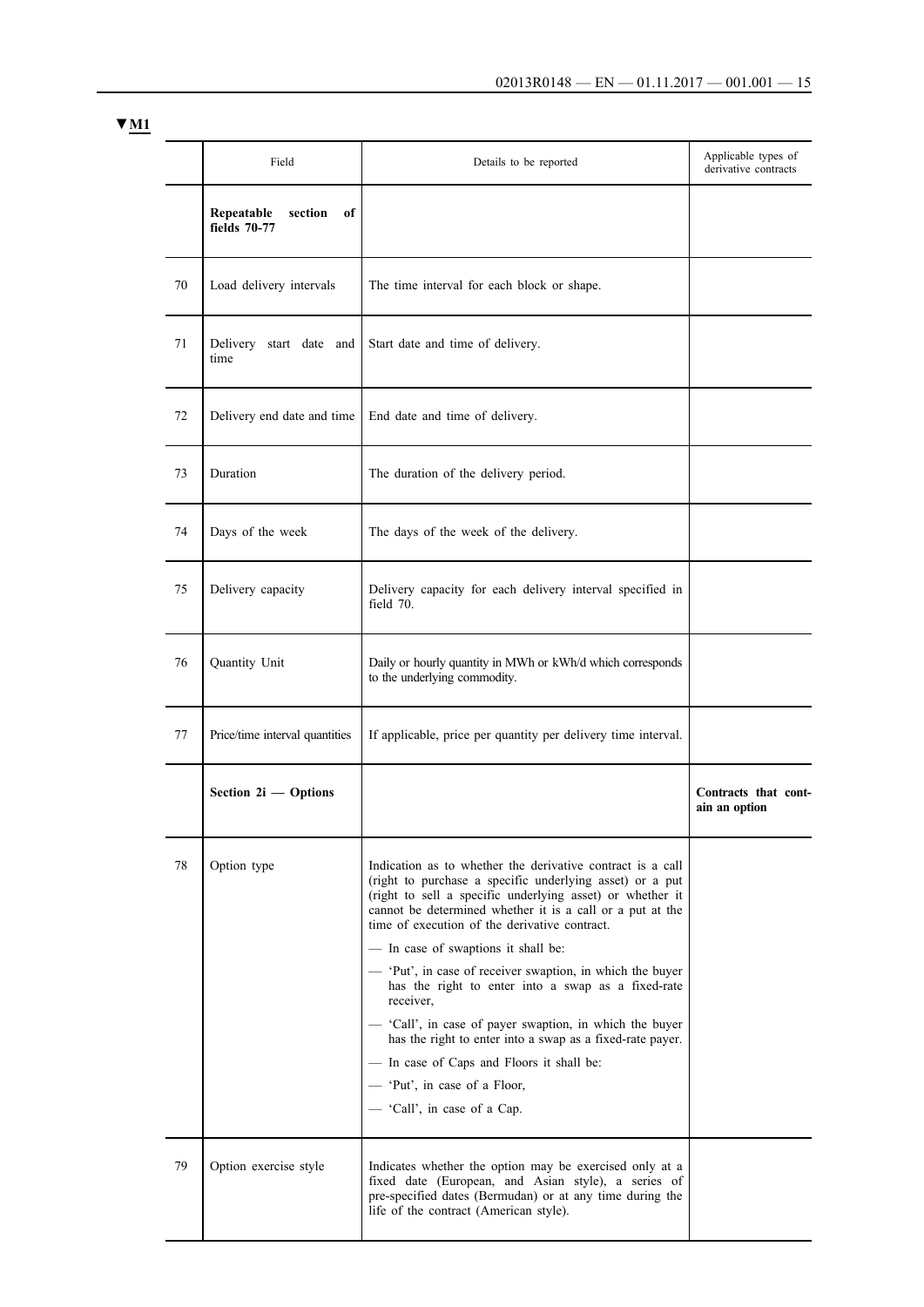|    | Field                                         | Details to be reported                                                                                                                                                                     | Applicable types of<br>derivative contracts |
|----|-----------------------------------------------|--------------------------------------------------------------------------------------------------------------------------------------------------------------------------------------------|---------------------------------------------|
| 80 | Strike price (cap/floor rate)                 | The strike price of the option.                                                                                                                                                            |                                             |
| 81 | Strike price notation                         | The manner in which the strike price is expressed.                                                                                                                                         |                                             |
| 82 | Maturity<br>date<br>of<br>the<br>underlying   | In case of swaptions, maturity date of the underlying<br>swap.                                                                                                                             |                                             |
|    | <b>Credit</b><br>Section<br>2j<br>derivatives |                                                                                                                                                                                            |                                             |
| 83 | Seniority                                     | Information on the seniority in case of contract on index<br>or on a single name entity.                                                                                                   |                                             |
| 84 | Reference entity                              | Identification of the underlying reference entity.                                                                                                                                         |                                             |
| 85 | Frequency of payment                          | The frequency of payment of the interest rate or coupon.                                                                                                                                   |                                             |
| 86 | The calculation basis                         | The calculation basis of the interest rate.                                                                                                                                                |                                             |
| 87 | Series                                        | The series number of the composition of the index if<br>applicable.                                                                                                                        |                                             |
| 88 | Version                                       | A new version of a series is issued if one of the<br>constituents defaults and the index has to be re-weighted<br>to account for the new number of total constituents within<br>the index. |                                             |
| 89 | Index factor                                  | The factor to apply to the Notional (Field 20) to adjust it<br>to all the previous credit events in that Index series.<br>The figure varies between 0 and 100.                             |                                             |
| 90 | Tranche                                       | Indication whether a derivative contract is tranched.                                                                                                                                      |                                             |
| 91 | Attachment point                              | The point at which losses in the pool will attach to a<br>particular tranche.                                                                                                              |                                             |
| 92 | Detachement point                             | The point beyond which losses do not affect the particular<br>tranche.                                                                                                                     |                                             |